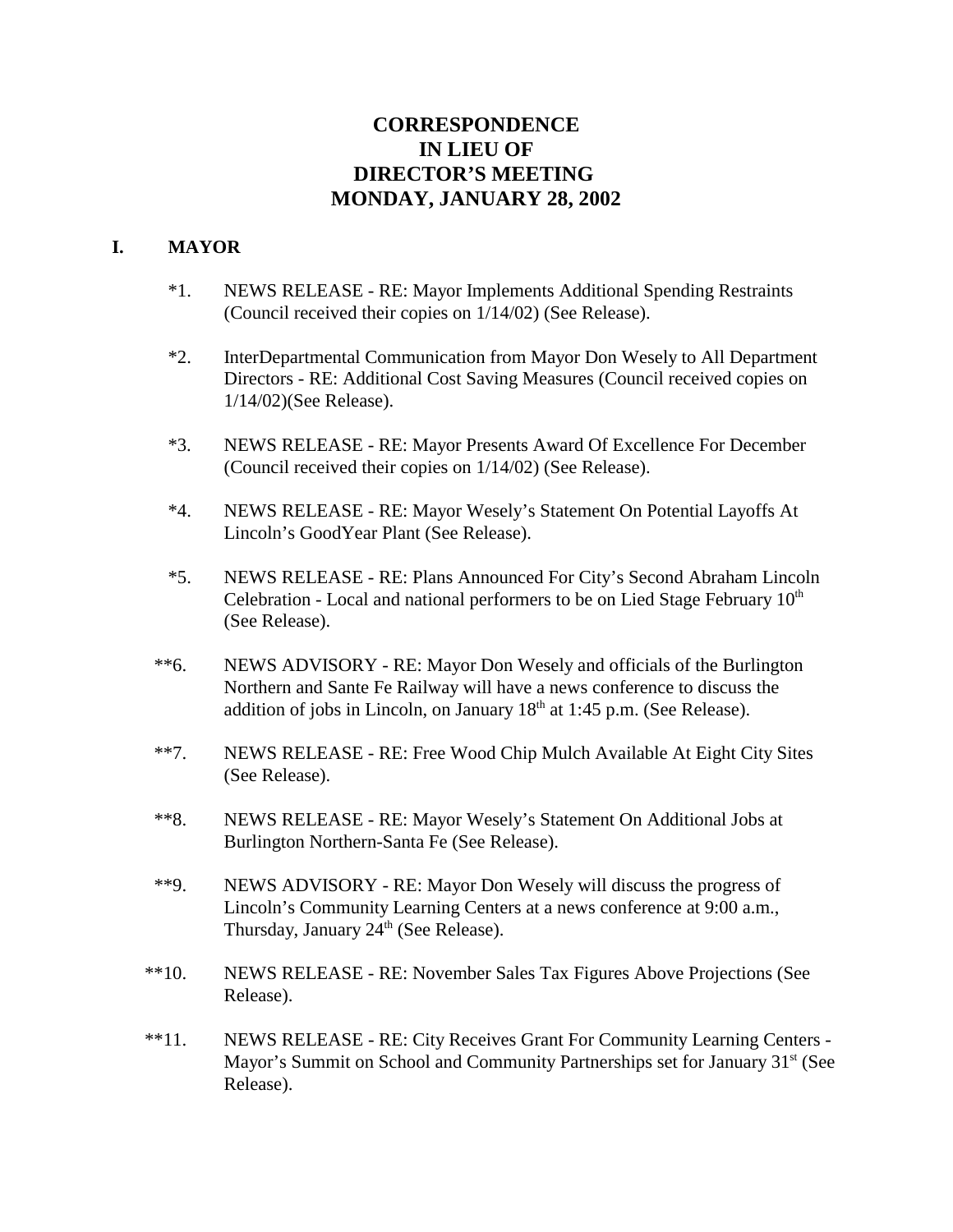#### **II. CITY CLERK**

\*1. InterOffice Memo from City Clerk Joan Ross -RE: Gas 'N Shop, 400 W. Cornhusker Highway (See Memo).

#### **III. CORRESPONDENCE**

#### **A. COUNCIL REQUESTS**

#### **ANNETTE McROY**

- 1. OUTSTANDING Request to Public Works & Utilities Department/ **Urban Development Department** - RE: "R" Street concerns (RFI#84 - 11/26/01) — 1.) **RESPONSE FOR RFI #84 RECEIVED 12-26-01 from PW Dept.**
- 2. OUTSTANDING Request to Public Works & Utilities Department RE: Intersection danger at the corner of West S &  $16<sup>th</sup>$  Street (RFI#90 - 1/11/02)
- 3. Request to LTC Dale R. Vrana Jr., Nebraska Military Department RE: Problem with the low flying jets and helicopters that fly directly over the residential areas at very low altitudes - Olympic Heights (Sent Letter) (RFI#91-1/15/02). — **1.) RECEIVED RESPONSE FROM JOHN WOOD, EXECUTIVE DIRECTOR, LINCOLN AIRPORT AUTHORITY ON RFI#91 - 1/17/02**
- 4. Request to Building & Safety Department/LPD RE: Rental Property, Code Violations, Parking Issues (RFI#92 - 1/22/02)
- 5. Request to Public Works & Utilities Department RE: Parking Meters (RFI#93 1/22/02)
- 6. Request to Planning/Building & Safety/Urban Development/Parks & Rec. RE: The development behind West Lincoln Park 2 (RFI#94 - 1/22/02)

#### **JON CAMP**

- 1. OUTSTANDING Request to Allan Abbott, Public Works & Utilities Director RE: Retaining wall and ground cover at 835 & 841 Sage Circle (RFI#72 - 1/11/02)
- \*\*2. Two Letters from Michael L. Henkenius RE: Animal Control and their procedure for administering dog-barking fines (See Letters).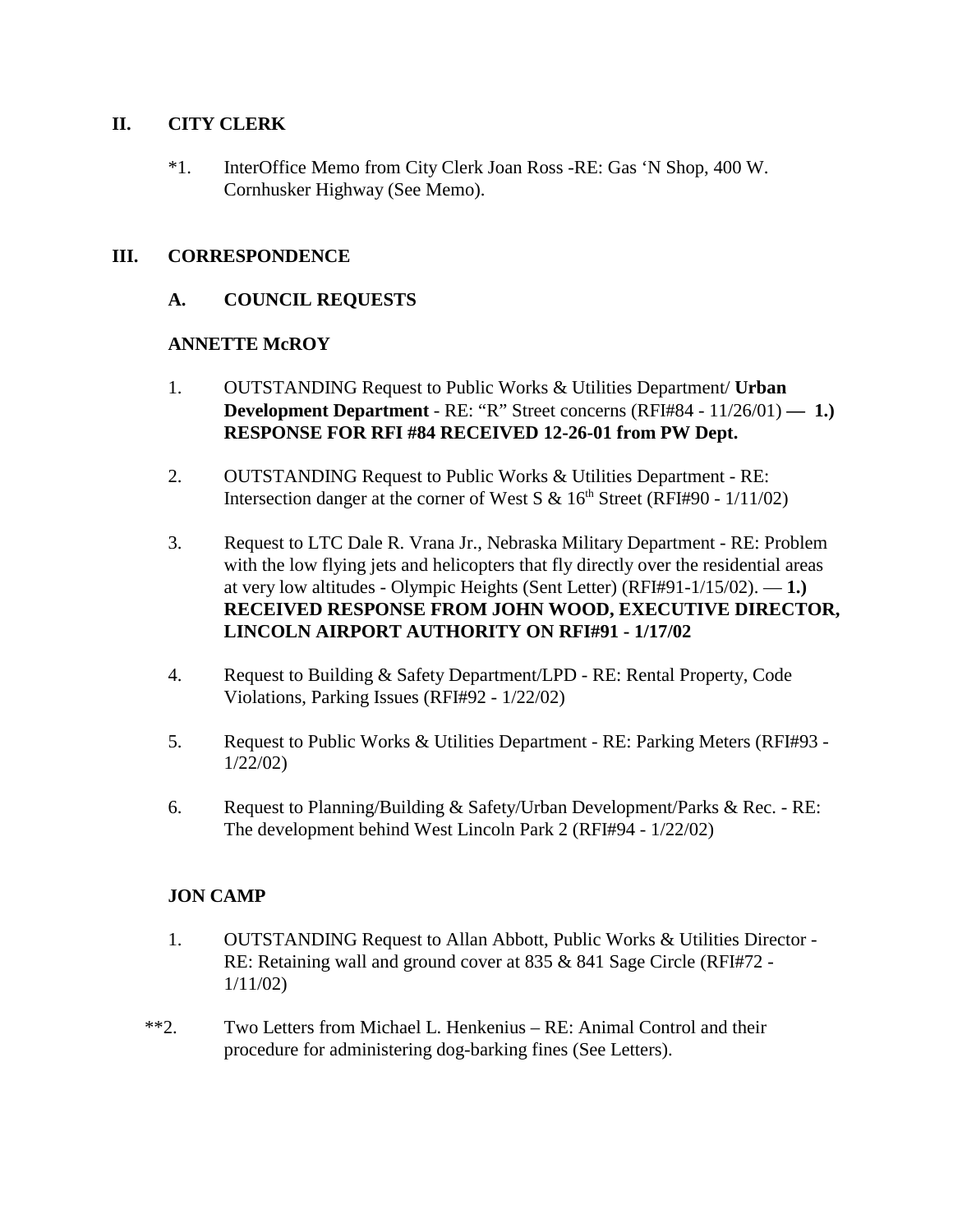\*\*3. Letter from Gerald J. Gerdes, President; Marion Kreifels, Vice-President; William (Bill) Blue, Director, Aspen Homeowners Association, Inc. Beaver Creek Lane – RE: The Beaver Creek Homeowners Association met in December. This Association, south of Pine Lake Road, consists of single family dwellings and town homes from 7000 to about 7300 Beaver Creek Lane – Much concerned was expressed about the excessive speeding they are experiencing on their street (See Letter).

# **TERRY WERNER**

- 1. Request to Lin Quenzer, Ombudsman RE: The flying patterns & times of the Air National Guard and the effect on a citizen of northwest Lincoln (RFI#36 - 1/14/02). — **1.) SEE RESPONSE FROM COLONEL, ROBERT B. BAILEY, AIR COMMANDER, NEBRASKA AIR NATIONAL GUARD RECEIVED ON RFI#36 - 1/24/02**
- 2. OUTSTANDING Request to Lynn Johnson, Parks & Recreation Director RE: Tree Preservation Ordinance (RFI#37 - 1/14/02)
- 3. Request to Marc Wullschleger, Urban Development Director RE: Improvements at  $27<sup>th</sup>$  & Vine (RFI#38 - 1/22/02)
- 4. Request to Larry Worth, StarTran RE: Bus Service and East "O" Street construction (Gateway area) - (RFI#39 - 1/23/02)
- 5. Request to Dana Roper, Law Department RE: Question regarding "city subsidy" (RFI#40 - 1/23/02)

# **COLEEN SENG**

- 1. OUTSTANDING Request to Law Department/Building & Safety Department RE: The signs at the new business on  $48<sup>th</sup>$  & Cornhusker Hwy (RFI#880 -1/15/02)
- 2. Request to Public Works & Utilities Department RE: Parking removal Leighton Ave. 48th-56th Street (RFI#881 - 1/22/02)
- 3. Request to Public Works & Utilities Department RE: Alley paving running north & south between Cleveland Ave. & Adams at the 5500 block (RFI#882 - 1/22/02)
- 4. Request to Law/Police/Airport Authority/Mayor's Office RE: Parking Citations at the Airport (RFI#883 - 1/22/02). — **1.) SEE RESPONSE FROM JOHN C. McQUINN, LAW DEPARTMENT RECEIVED ON RFI#883 - 1/24/02**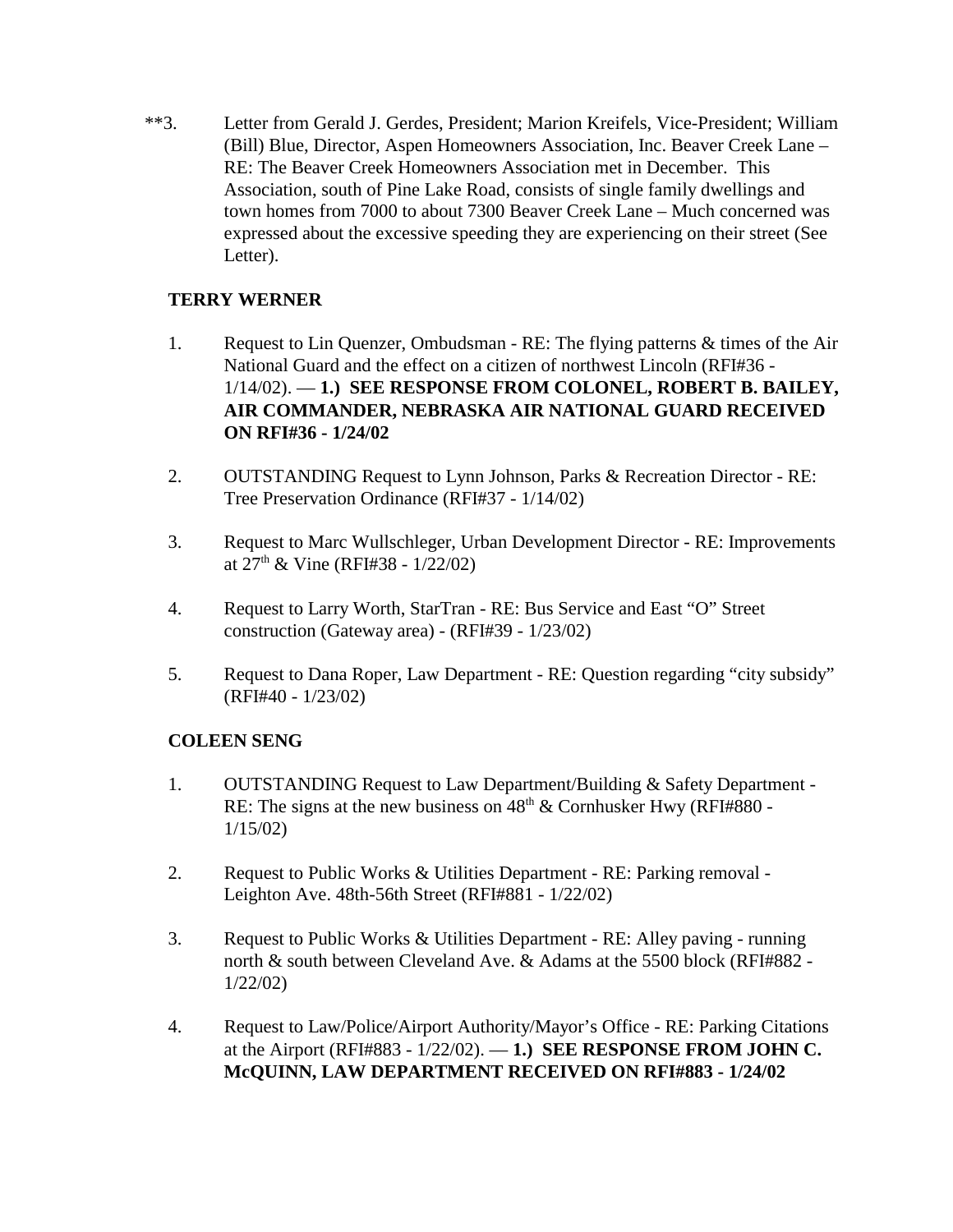# **KEN SVOBODA**

1. Request to Allan Abbott, Public Works & Utilities Director - RE: Water pressure in "West A" area (RFI#8 - 1/23/02)

# **B. DIRECTORS AND DEPARTMENT HEADS**

#### **FINANCE/CITY TREASURER**

\*1. Material from Don Herz & Melinda J. Jones - RE: Resolution & Finance Department Treasurer Of Lincoln, Nebraska Investments Purchased Between January 7 And January 11, 2002.

# **HEALTH DEPARTMENT**

\*1. NEWS RELEASE - RE: Carbon Monoxide Detector Benefits Local Family With Dangerous Levels Of Carbon Monoxide Gas In Their Home (See Release).

# **HUMAN RIGHTS**

 \*\*1. Letter & Report from Larry Williams, Director/EOO & Ernesto Castillo, Chair – RE: The Annual Report for The Lincoln Commission on Human Rights for the year 2001 (Copy of the Report is on file in the City Council Office).

#### **LIBRARY**

- \*1. DIRECTOR'S REPORT Lincoln City Libraries Statistical Report Monthly Categorical Report - Fund Balances - December 2001.
- \*\*2. ANNOUNCEMENT: RE: Belmont Branch Library is closing February 1, 2002 (See Announcement).

# **PLANNING**

# **PLANNING COMMISSION FINAL ACTION . . . . .**

- \*1. Comprehensive Plan Conformity No. 01004 (Northwest corner of 2nd and "S" Streets) Resolution No. PC-00731.
- \*2. Final Plat No. 01023 Hartland's Cardinal Heights Addition (N.W.  $56<sup>th</sup>$  & West Thatcher Lane) Resolution No. PC-00730.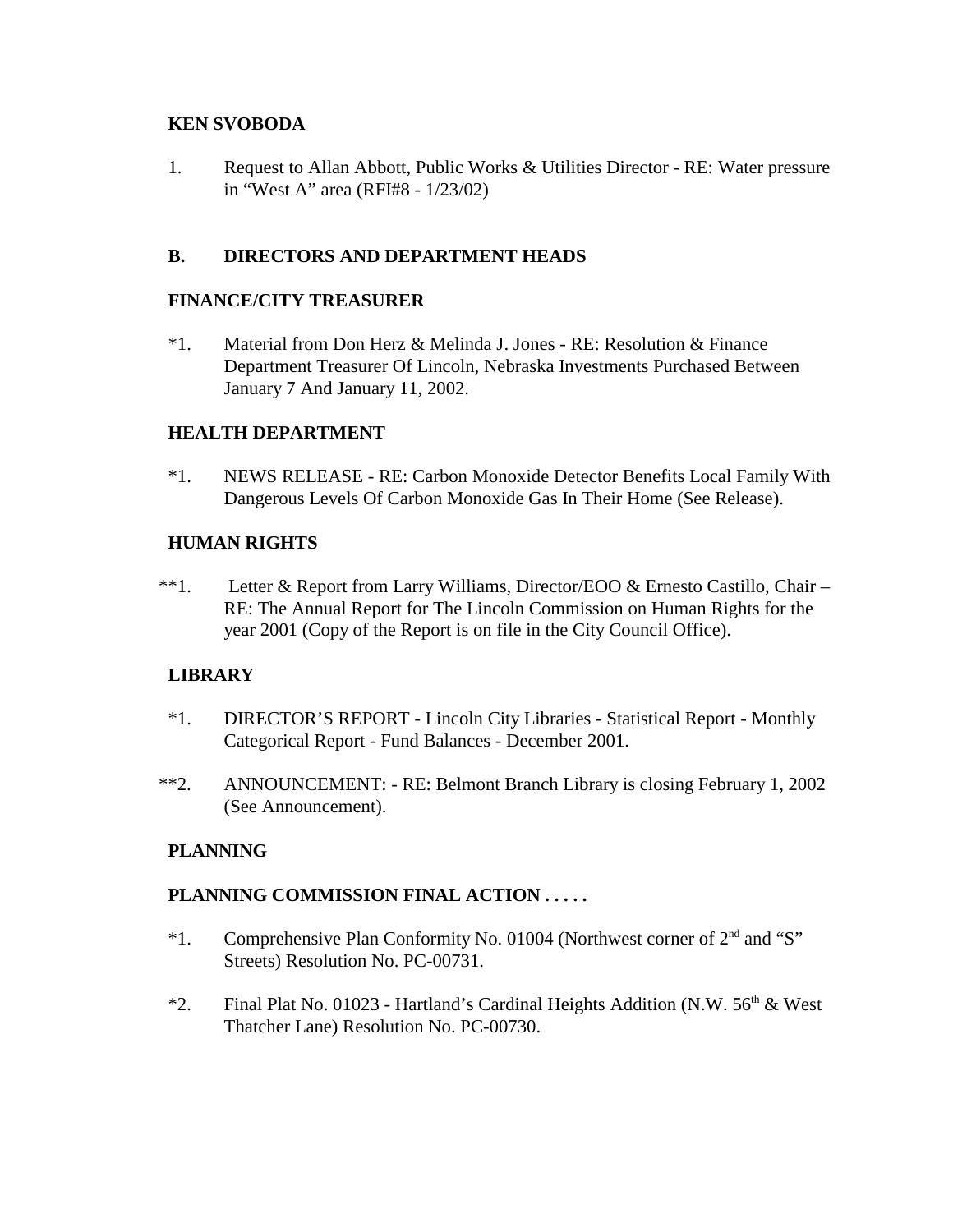# **PUBLIC WORKS & UTILITIES DEPARTMENT**

- \*1. Public Works & Utilities Advisory RE: A Public Information Meeting regarding the rehabilitation of: South 16<sup>th</sup> Street; Euclid to South Street on Tuesday, January 22, 2002 from 4:00 p.m. to 5:00 p.m. at Houses of Hope, 2015 So.  $16<sup>th</sup>$  Street (See Advisory).
- \*2. Public Works & Utilities Advisory RE: A Public Information Meeting regarding the rehabilitation of: South  $13<sup>th</sup>$  from South St. to High Street on Thursday, January 24, 2002 from 4:00 p.m. to 5:00 p.m. at Saratoga Elementary School, 2215 So.  $13<sup>th</sup>$  Street in the Multi Media Room,  $2<sup>nd</sup>$  floor (See Advisory).
- \*3. Public Works & Utilities Advisory RE: A Public Information Meeting regarding the rehabilitation of: So.  $33<sup>rd</sup>$  from South St. to High Street and So.  $33<sup>rd</sup>$  from Calvert Street to Pioneers Blvd. on Wednesday, January 23, 2002 from 4:00 p.m. to 5:30 p.m. at Rousseau Elementary School, 3701 So. 33rd Multi Media Room (See Advisory).
- \*4. Letter from James R. Visger to Mr. James Anderson RE: Street repairs (See Letter).
- \*5. Public Works & Utilities Advisory RE: A Public Information Meeting regarding the rehabilitation of: Touzalin Ave. from Fremont to Adams Street On Monday, January 28, 2002 from 4:00 p.m. to 5:00 p.m. at Anderson Library, 3635 Touzalin (See Advisory).
- \*\*6. Material from Allan Abbott & Kathleen Sellman RE: Item 02R-4 Parker's Landing Preliminary Plat No. 01014 80<sup>th</sup> Street Connection Issue (See Material).
- \*\*7. Public Works & Utilities Advisory RE: The City of Lincoln, Department of Public Works would like to inform you that  $17<sup>th</sup>$  Street from 'O' to 'R' Streets is going to be part of the City Rehabilitation Program for 2002 (See Advisory).
- \*\*8. Public Works & Utilities Advisory RE: The City of Lincoln, Department of Public Works would like to inform you that 'R' Street from  $12<sup>th</sup>$  to  $17<sup>th</sup>$  is going to be part of the City Rehabilitation Program for 2002 (See Advisory).

# **REAL ESTATE DIVISION**

\*\*1. InterOffice Memo from Clinton W. Thomas - RE: Vacation of Wagon Lane adjacent to Outlots B and C, Frontier Acres (See Memo).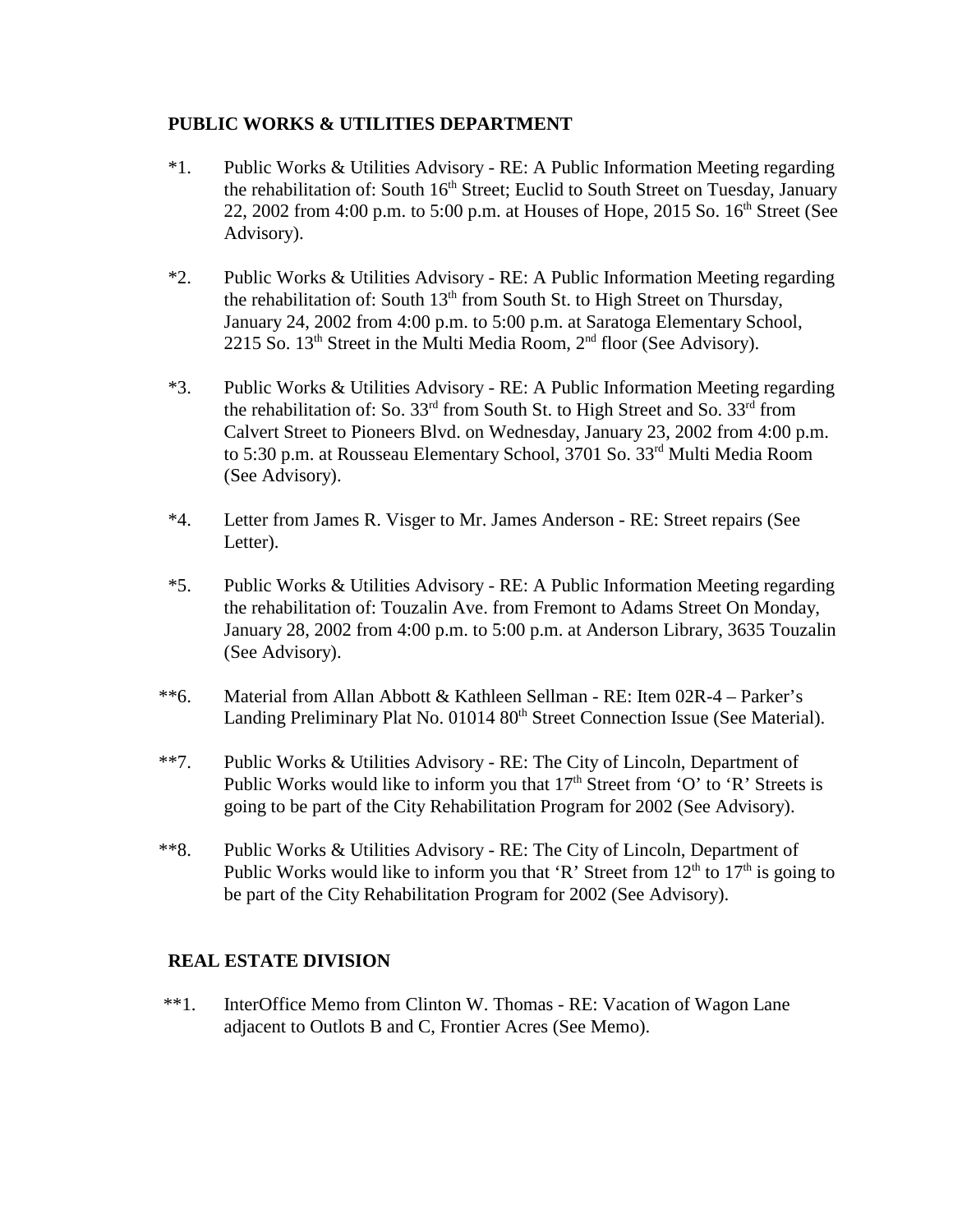\*\*2. InterOffice Memo from Clinton W. Thomas - RE: Vacation of the east 18 feet of North 8<sup>th</sup> Street abutting Lot 6, Block 30, Original Plat of Lincoln and the south 20 feet of R Street abutting Lots 5 & 6, Block 30, Original Plat of Lincoln and that portion of R Street abutting the east 18 feet of North  $8<sup>th</sup>$  Street (See Memo).

#### **WEED CONTROL AUTHORITY**

\*\*1. E-Mail from Russ Shultz - RE: Public Records and Leafy Spurge Advance Work Orders (See E-Mail).

#### **C. MISCELLANEOUS**

- \*1. Letter & Material from Dale E. Gruntorad RE: Emergency Medical Services (See Material).
- \*2. Letter from Daniel K. Marvin RE: U.S. Bank Sign proposed change of zone on  $27<sup>th</sup>$  & Woods Blvd. (See Letter).
- \*3. Letter & Material from William Duffield, Duffy's Exotic Body Piercing Studio RE: The Tattoo and Piercing issues (See Material).
- \*\*4. Faxed Letter from Dr. Rick Windle, RE: Woodsdale Initiative Group ornamental streetlights (See Letter).
- \*\*5. E-Mail from Joyce Hasselbalch RE: A traffic situation along Highway 2 to the east of 56<sup>th</sup> Street (See E-Mail).
- \*\*6. E-Mail from Diane Kimble RE: Please raise the fine for parking in a bus stop by a substantial amount (See E-Mail).
- \*\*7. E-Mail from Stacy C. James RE: Opposing US Bank Sign at  $27<sup>th</sup> \&$  Woods Blvd. (See E-Mail).
- \*\*8. 5 Format Letters from Judy & Harry Seward, Janina Fouts-Sunjic, John & Marian Schick, Abe & Katharina Sidiki & Ann Donovan – RE: Opposed to the creation of the ornamental light district - Woodsdale (Original copies on file in the City Clerk's Office) (See Letters).
- \*\*9. E-Mail from Janis Pitsch RE: US Bank Sign  $27<sup>th</sup>$  & Woods Blvd. (See E-Mail).
- \*\*10. E-Mail from Dan Haase RE: Comprehensive Plan (See E-Mail).